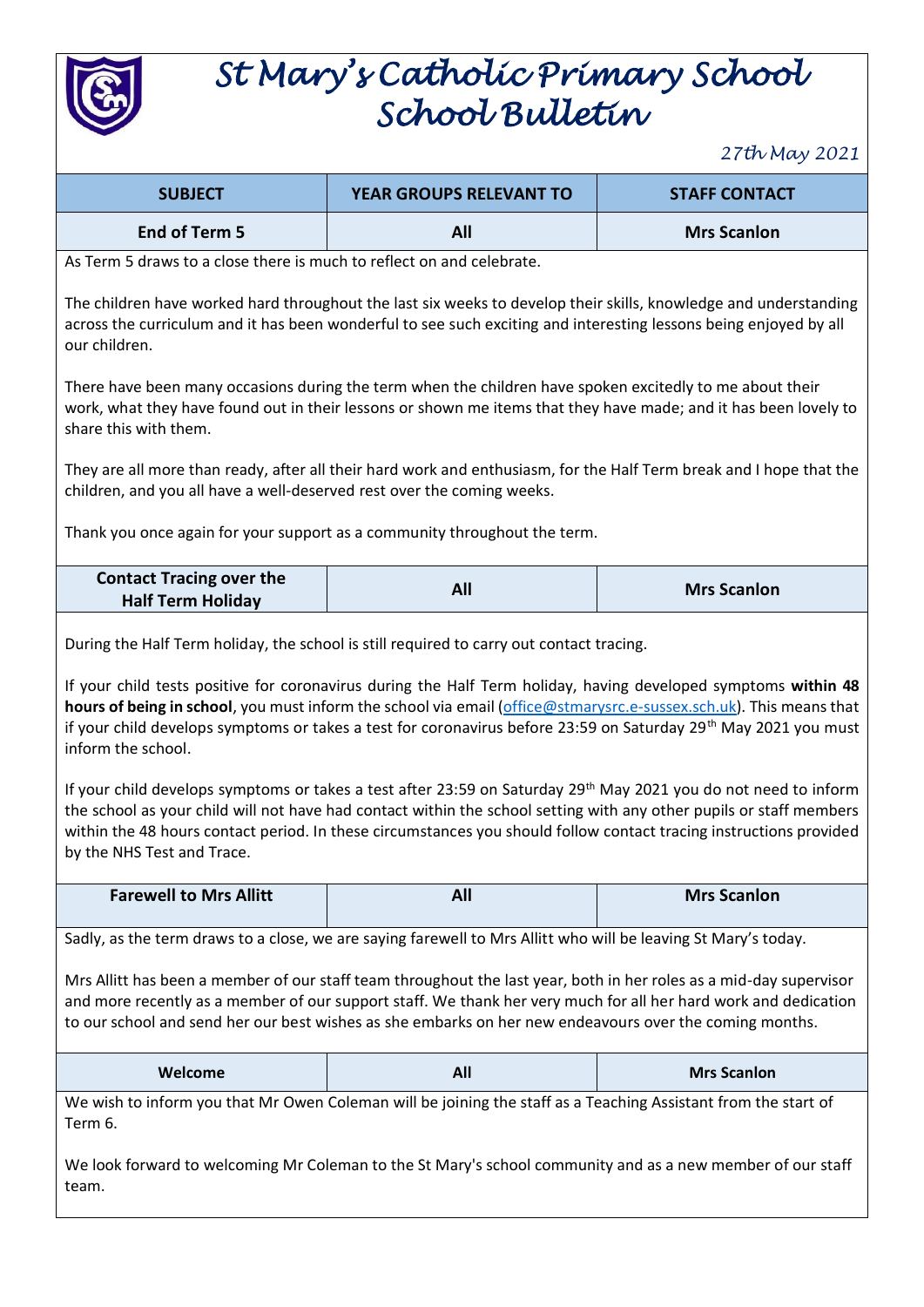| <b>Inside Out Day</b> | All | <b>Mr Getty</b> |
|-----------------------|-----|-----------------|
|                       |     |                 |

On **Friday 11th June**, we are inviting the children to come into school wearing their uniform (or one item such as their jumper) 'inside out'.

Our 'Inside Out Day' will have a Mental Health and Emotional Wellbeing focus, helping the children to consider the way that feelings/emotions are often hidden and how important it is to demonstrate empathy towards others as you are not always aware of how they might be feeling or the struggles and worries they might face.

| <b>Thank you to Waitrose</b> | All | <b>Mrs Scanlon</b> |
|------------------------------|-----|--------------------|
|------------------------------|-----|--------------------|

We have been contacted by Waitrose who launched their Give a Little Love Campaign at Christmas and have been supporting families and individuals hit by the pandemic and suffering hardship. For this quarter they are concentrating on reducing child poverty and have kindly offered our school a donation for supplying breakfasts in school or supply uniform for families in need. Thank you, Waitrose, for your generosity.

| <b>Cool Milk</b> | $\sim$<br>лш | <b>Office</b> |
|------------------|--------------|---------------|
|------------------|--------------|---------------|

We have been informed that Cool Milk will increase the price of milk for over-5 children from 22p to 23p per 189ml portion per day from 1/7/2021. Under-5 children will continue to receive milk free-of-charge. They have said that the new price is driven by recent increases in the prices they pay dairy partners and also by ever-increasing overheads. Food prices have increased nationwide as farmers and distributors strive to maintain a sustainable business whilst confronted by significant increases in the cost of their feed, fuel, packaging supplies and general operating overheads.

If you wish for your child to receive a carton of milk in school daily, full details and how to register can be found at <https://www.coolmilk.com/parents/>

| <b>Millbrook Half Term Activities</b> | ™ AL∟ | Office |
|---------------------------------------|-------|--------|
|---------------------------------------|-------|--------|

## **Let's get growing together!**

[National Children's Gardening Week](http://v3su.mjt.lu/lnk/EAAAAcYjZRwAAcryIooAAAU7ZFwAAAABx0EAAAAAAAa3iwBgp-4j76xEpGbfRw25eB_QmgAMcgAGbNo/1/qnJVdQOwC4jZu-z7TyRhFA/aHR0cHM6Ly93d3cuY2hpbGRyZW5zZ2FyZGVuaW5nd2Vlay5jby51ay8) takes place during half-term (29th May to 6th June) and celebrates the fun and many benefits gardens hold for children. In support, we're encouraging children to explore their gardens, engage with nature and get growing with lots of activities for our Millbrook Minis to enjoy:

- **FREE in-store seeds giveaway**
- **FREE in-store Peppa Pig booklets**
- **FREE [Kids' Gardening Activity Pack](http://v3su.mjt.lu/lnk/EAAAAcYjZRwAAcryIooAAAU7ZFwAAAABx0EAAAAAAAa3iwBgp-4j76xEpGbfRw25eB_QmgAMcgAGbNo/2/HCuzH9pKywITN3PmrJCkSg/aHR0cHM6Ly93d3cubWlsbGJyb29rZ2MuY28udWsvd3AtY29udGVudC91cGxvYWRzLzIwMjEvMDUvTU0tS2lkcy1HYXJkZW5pbmctUGFjay5wZGY)**
- **[WIN a raised bed for your school!](http://v3su.mjt.lu/lnk/EAAAAcYjZRwAAcryIooAAAU7ZFwAAAABx0EAAAAAAAa3iwBgp-4j76xEpGbfRw25eB_QmgAMcgAGbNo/3/ZQ3zPnvID5pnWGEMpJ7syw/aHR0cHM6Ly93d3cubWlsbGJyb29rZ2MuY28udWsvd3AtY29udGVudC91cGxvYWRzLzIwMjEvMDUvV2luLWEtcmFpc2VkLWJlZC1jb21wZXRpdGlvbi1pbmZvLTEucGRm)**

Read our **[Let's Get Growing blog](http://v3su.mjt.lu/lnk/EAAAAcYjZRwAAcryIooAAAU7ZFwAAAABx0EAAAAAAAa3iwBgp-4j76xEpGbfRw25eB_QmgAMcgAGbNo/4/jglgJBAJ3H4GpYuHtWqsvg/aHR0cHM6Ly93d3cubWlsbGJyb29rZ2MuY28udWsvcG9zdC9sZXRzLWdldC1ncm93aW5n)** to find out more. Together, we can help children grow.

| <b>Volunteers</b> | <b>ALL</b> | <b>Anita Dean - Office</b> |
|-------------------|------------|----------------------------|
|-------------------|------------|----------------------------|

As per the school bulletin on the 14<sup>th</sup> of May, we would like to once again ask any parents if they would like to become a volunteer for school.

As and when Government restrictions are lifted, we are hoping that we can ask our parent volunteers into school again for helping with activities such as swimming, reading, and after school events.

All parent volunteers will need to complete a new DBS check, even if one has been completed in the past. The guidance from East Sussex has stated that new checks for all volunteers must be made because of the length of time that has elapsed since volunteers were last in school.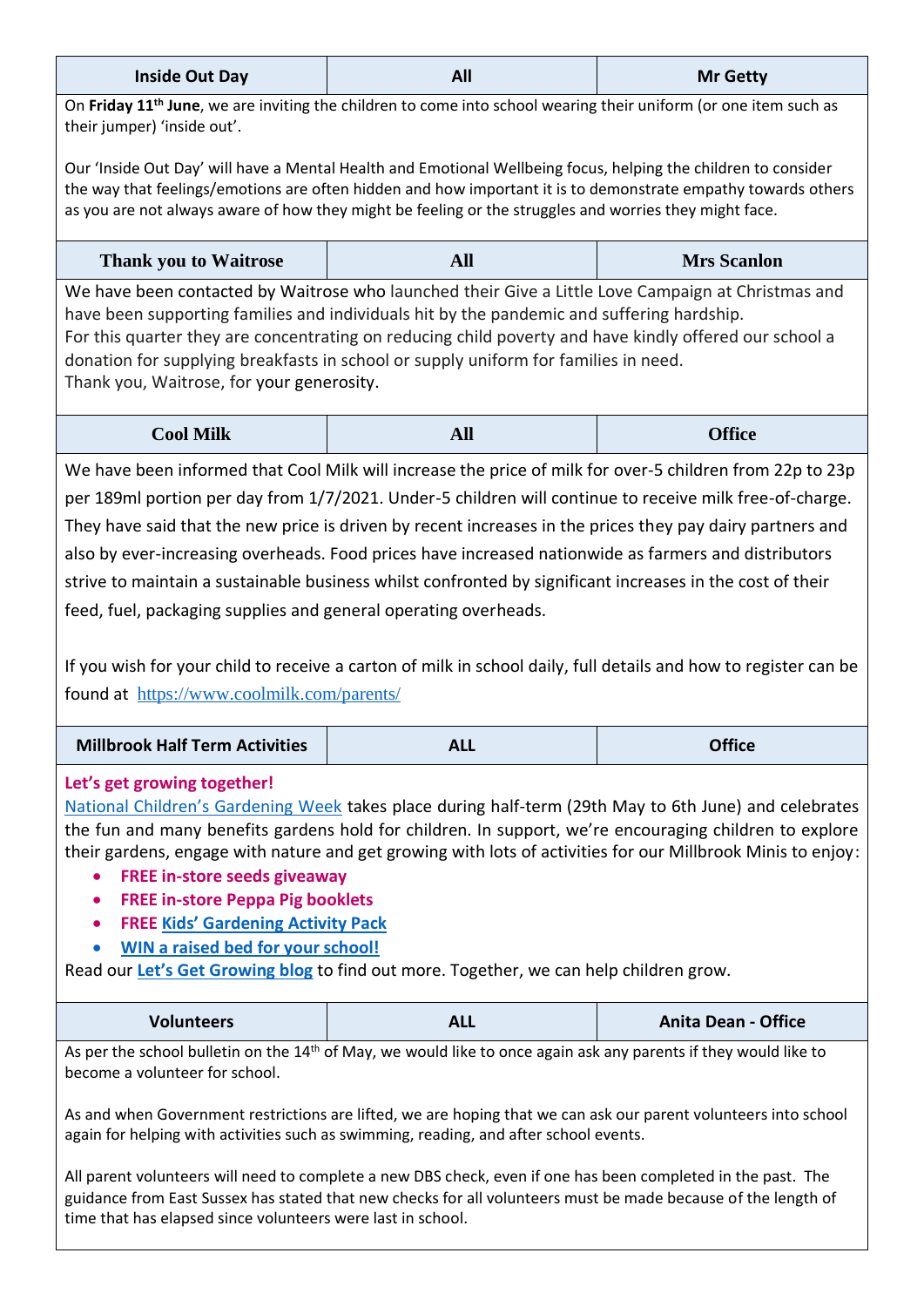If you are able to volunteer in school please email **anita@stmarysrc.e-sussex.sch.uk** who will be able to send you all the necessary information.

Thank you

| Piano                                                                                                                                                                                                                                                                                                                                                                                                                                                                                                                                                                                                                                                                                                                                                                                                                                                                                                                                                                                                                                                                                                                                                                                             | <b>ALL</b> | <b>Office</b>            |  |
|---------------------------------------------------------------------------------------------------------------------------------------------------------------------------------------------------------------------------------------------------------------------------------------------------------------------------------------------------------------------------------------------------------------------------------------------------------------------------------------------------------------------------------------------------------------------------------------------------------------------------------------------------------------------------------------------------------------------------------------------------------------------------------------------------------------------------------------------------------------------------------------------------------------------------------------------------------------------------------------------------------------------------------------------------------------------------------------------------------------------------------------------------------------------------------------------------|------------|--------------------------|--|
| We have been contacted by a former parent who would like to donate an upright piano to anyone who needs it.<br>Please see details below if you are interested.                                                                                                                                                                                                                                                                                                                                                                                                                                                                                                                                                                                                                                                                                                                                                                                                                                                                                                                                                                                                                                    |            |                          |  |
| Upright Piano, Good condition, perfect for a child to learn on. Free to a good home. Collection from Rotherfield.<br>Please contact Mrs Miller - 07754 937 071.                                                                                                                                                                                                                                                                                                                                                                                                                                                                                                                                                                                                                                                                                                                                                                                                                                                                                                                                                                                                                                   |            |                          |  |
| <b>Open Gardens</b>                                                                                                                                                                                                                                                                                                                                                                                                                                                                                                                                                                                                                                                                                                                                                                                                                                                                                                                                                                                                                                                                                                                                                                               | <b>ALL</b> | <b>Office</b>            |  |
| Janet Gamba, who has for many years looked after the garden at the front of our school, is opening her garden<br>Sweet Springs, Fairview Lane (together with three other gardens - all within walking distance of the town centre)<br>for the NGS charity on Thursday 17th June from 1pm to 5pm. Parking is at the main car park and teas and cakes<br>are in the Community Centre Cafe. The cost of entry for all four gardens is £6 (book online or correct money on<br>the day, please - pay at the first garden).                                                                                                                                                                                                                                                                                                                                                                                                                                                                                                                                                                                                                                                                             |            |                          |  |
| <b>East Sussex Music Centres</b>                                                                                                                                                                                                                                                                                                                                                                                                                                                                                                                                                                                                                                                                                                                                                                                                                                                                                                                                                                                                                                                                                                                                                                  | All        | <b>East Sussex Music</b> |  |
| East Sussex Music are thrilled to announce that our Music Centres have re-opened! Meaning children can once<br>again learn to play and perform music in person as part of a group, led by expert teachers in their local areas.<br>Learning music provides endless benefits to support young people's lives, and as the leading provider of music in<br>East Sussex, our mission is to provide every child with the opportunity to access this life-changing art form.<br>Please see attached our latest poster with this exciting announcement,<br>Furthermore, we are so delighted to be offering music lessons within schools again, teaching over 20 instruments<br>to groups within their regular learning environments. We have attached our latest flyer that outlines the magic of<br>music and how parents and carers can get their children access to our talented teachers across the county,<br>whether in school, at our music centres or online.<br>The guitar tutor, Jordan Creswell has said that he currently has spaces for additional children to learn the guitar.<br>He currently comes to the school every Tuesday and I attach another poster with details of his lessons. |            |                          |  |
| <b>Golden Wedding</b><br><b>Congratulations</b>                                                                                                                                                                                                                                                                                                                                                                                                                                                                                                                                                                                                                                                                                                                                                                                                                                                                                                                                                                                                                                                                                                                                                   | <b>All</b> | <b>Mrs Scanlon</b>       |  |
| We would like to send our warmest congratulations to our lovely cleaner Mary Taylor and her husband<br>Ken who are celebrating their 50th Wedding anniversary this weekend.<br>We hope that they have a lovely celebration and we congratulate them on their 50 years of marriage<br>together.                                                                                                                                                                                                                                                                                                                                                                                                                                                                                                                                                                                                                                                                                                                                                                                                                                                                                                    |            |                          |  |
| The Friends of St Mary's                                                                                                                                                                                                                                                                                                                                                                                                                                                                                                                                                                                                                                                                                                                                                                                                                                                                                                                                                                                                                                                                                                                                                                          | <b>ALL</b> | <b>Office</b>            |  |